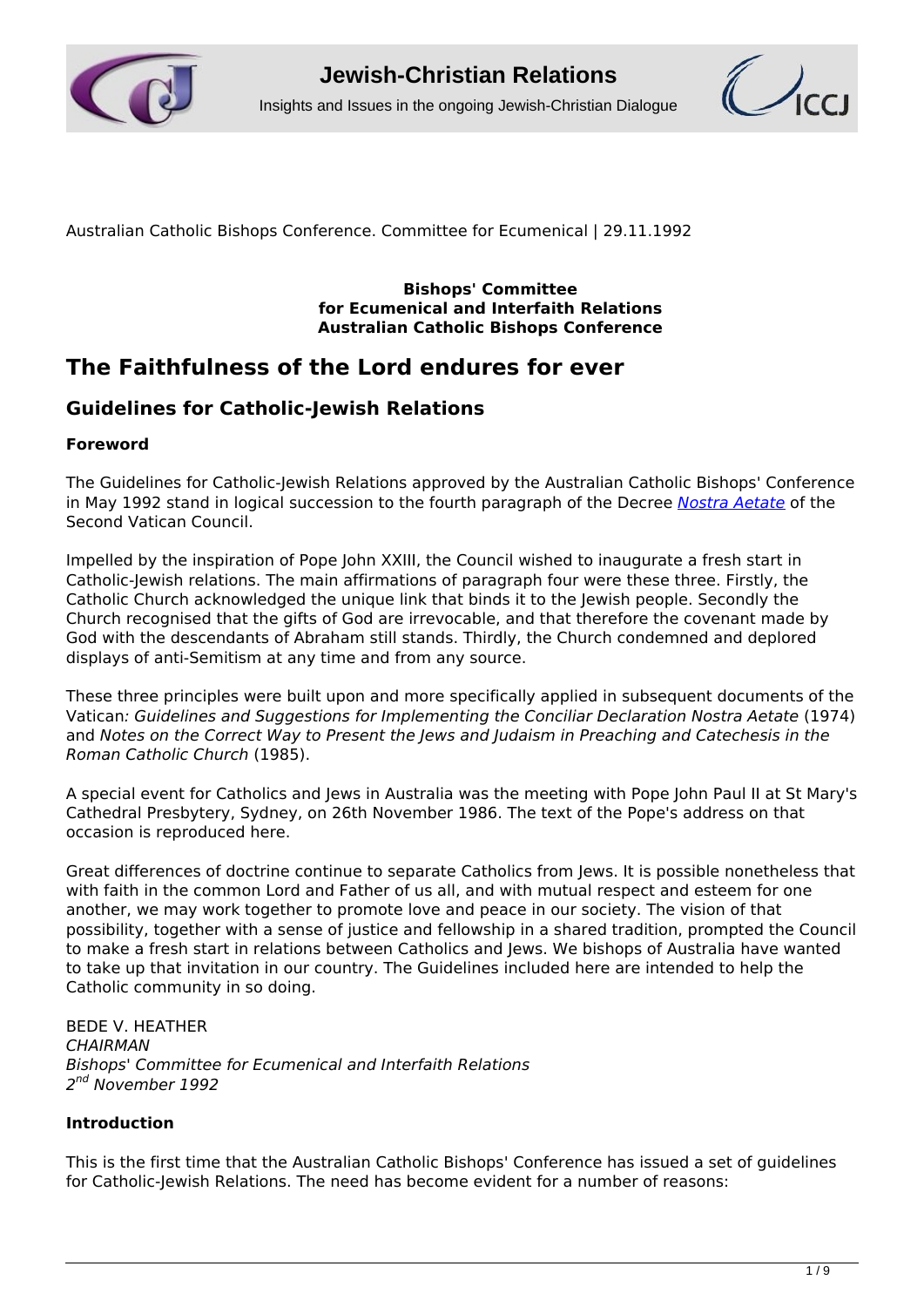# 1. **Increase of Racism in Recent Times**

The Jewish community in Australia – now estimated to be about  $100.000*$  has not escaped recent racist attacks on various ethnic groups. While expressions of prejudice among the general public have not been as extreme as in European countries, there have been arson attacks and vandalism on synagogues and other institutions, not only in Sydney and Melbourne, where most Jews live, but in Adelaide, Brisbane and Perth. In addition, there have been verbal attacks on leaders in the Jewish community. Over the last two years there has been a major increase in anti-semitic attacks.

# 2. **Growing Interest in Interfaith Relations**

The ever increasing multi-cultural and consequent multi-faith nature of our society, especially with the influx of refugees, emphasises the need for conversations with traditions other than Christian. Conversation with Judaism, our parent faith, is the obvious starting point.

- 3. **Large Numbers of Jewish Holocaust Survivors** Percentage-wise, Australian Jewry has the highest number of survivors in the world. They still find themselves exposed to denials of the Holocaust, attempted relativising of the event and impatience with Jewish sensitivity.
- 4. **The Decade of Evangelism and the Emphasis on Evangelisation** Some forms of evangelisation are causing concern among Jews who fear it is a return to proselytising which disregards the religious freedom of the individual.
- 5. **The Upsurge of Fundamentalism especially in Scripture Interpretation** Such an interpretation fails to appreciate the cultural and historical element in the formation of the Bible and its Jewish roots which give a much fuller and richer appreciation of the biblical message.

# 6. **More Catholic Participation in Jewish-Christian Groups**

Thanks to the lead given to Catholics at the Second Vatican Council, especially with the declaration on the Church's Relationship with Non-Christian Religions and subsequent documents, the example of the Popes and others in key positions, more and more Catholics are becoming involved in Jewish-Catholic and Jewish-Christian groups. These include the Councils of Christians and Jews in Victoria and New South Wales and the Australian Council of Christians and Jews recently formed. Very recently one of the Councils was approached for the purpose of exploring areas of collaboration on social issues by the Australian Catholic Social Justice Council.

# 7. **The Close Bonds that Unite Us**

The Church's relationship to Judaism is unique since it is the root from which we receive our faith. We read in *Nostra Aetate*: "For the Church of Christ acknowledges that, according to the mystery of God's saving design, the beginnings of her faith and her election are already found among the patriarchs, Moses and the prophets ... since the spiritual patrimony common to Christians an Jews is thus so great, this Synod wishes to foster and recommend the mutual understanding and respect which is the fruit above all of biblical and theological studies, and of brotherly dialogues" (NA n.4.).

# **Guidelines**

When the Second Vatican Council passed its Declaration on the Relationship of the Church to Non-Christian Religions *Nostra Aetate* on 28 October, 1965, towards the end of its final session, it included in that document a comparatively brief but very important statement on the Jewish people.

This statement reminded the Church of its roots in Judaism and called for the complete rejection of certain erroneous ideas about the Jews which, for centuries, had been only too common amongst Catholics and other Christians. Specifically, "Jews should not be presented as repudiated or cursed by God, as if such views followed from the Holy Scriptures"; nor can the Passion of Jesus "be blamed upon all the Jews then living, without distinction, nor upon the Jews of today" (NA n.4).

These false ideas had, in fact, been the excuse for "the hatred, persecutions and displays of anti-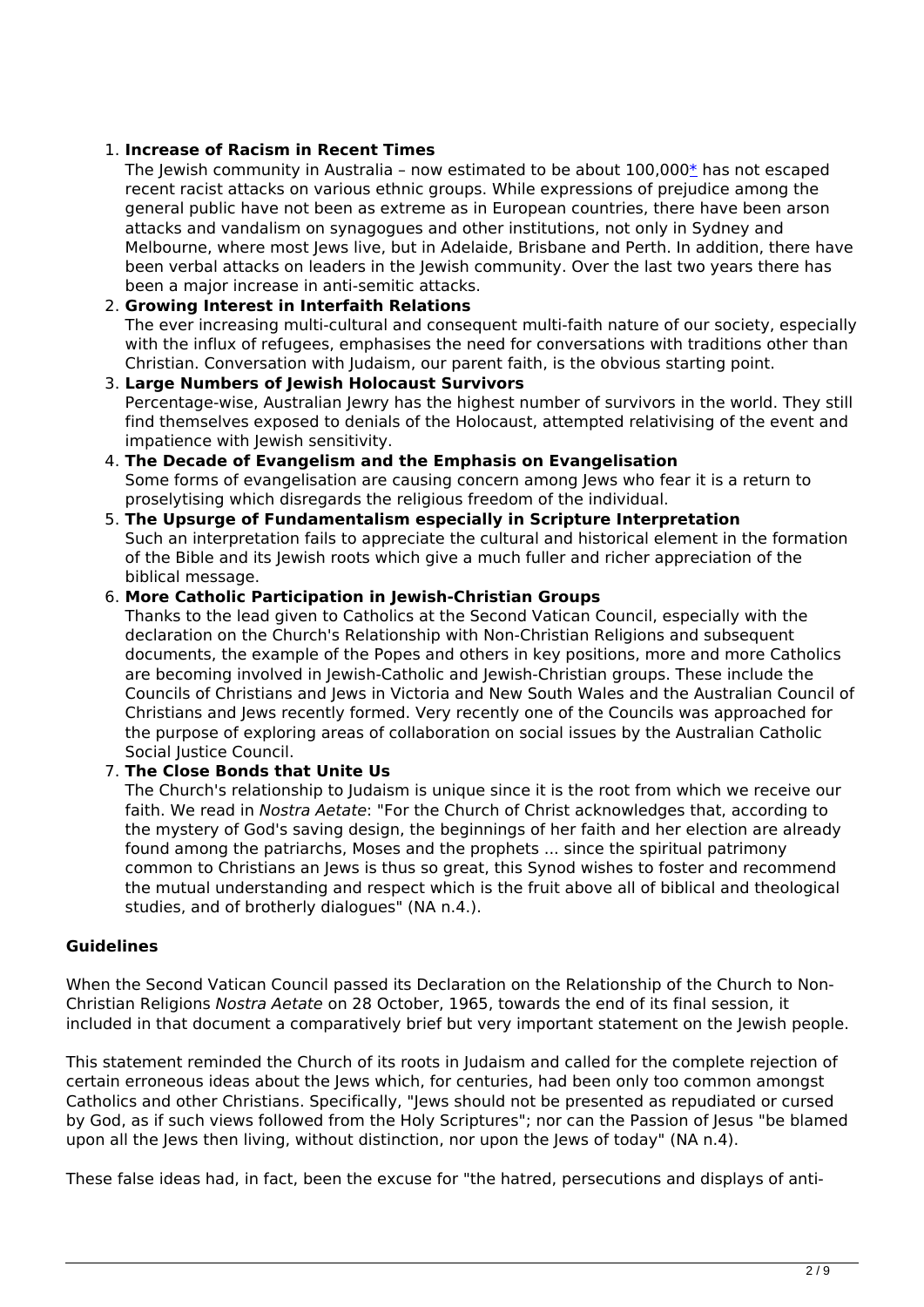semitism directed against the Jews" by Christians from very early in the Christian centuries. This behaviour must be eliminated from Catholic lives, where unfortunately, it is often still present, and we are, instead, to cultivate "that mutual understanding and respect that is the fruit above all of biblical and theological studies, and of brotherly dialogues" with the Jews. (NA n.4).

The mere making of this statement did not automatically bring about the desired change. The next step had to be the setting up of a process of investigation and education throughout the Church. While religious textbooks used in primary and secondary schools and in seminaries had been studied in several countries in the years just before the beginning of the Council – some books having been amended or replaced when anti-semitic material had been found in them – this study would need to be done everywhere. Similarly, although work had also been done on liturgical texts in the years before the Council, particularly on those used in the Holy Week Liturgy, and some changes had been made, there was still need for more study at greater depth – and attention would also have to be given to the content of sermons and homilies.

The Holy See has been of considerable help in this work. In 1974*, Guidelines on Religious Relations with the Jews* were published and distributed to all Catholic dioceses, detailing catechetical, liturgical and social action procedures that would give effect to the Council's call for change and for positive action on Catholic-Jewish Relations. Ten years later, on 24 June, 1985, *Notes on the Correct Way to Present Jews and Judaism in Preaching and Catechesis in the Roman Catholic Church* was addressed specifically to 'preachers and teachers', to those whose function it is to teach religion in churches, colleges and schools.

The present Pope, in numerous addresses and in many countries, has also sought to give positive direction to Catholic-Jewish relations and 'brotherly and sisterly dialogue'. Thus, speaking to delegates of Episcopal Conferences in Rome on Relations with Judaism, he made a remarkable statement about the need for collaboration with the Jews in the working out of the Church's own mission in the world: "Our common heritage impels us towards this, our common heritage of service to humanity and its immense spiritual and material needs. Through different but finally convergent ways we will be able to reach, with the help of the Lord who has never ceased loving his people (cf. Romans 11:1), this true brother/sisterhood in reconciliation and respect, and to contribute to a full implementation of God's plan in history". (6th March 1982). Speaking with representatives of the Jewish community during his visit here in 1986, he stated that Catholics must think of the Jewish people as their elder brothers and sisters and must hold anti-semitism to be sinful. He also referred to the Shoah/Holocaust because Australia has such a high percentage of Jewish survivors. (see the address)

*Notes* reminded us of the permanence of Israel as an historical fact and of the 'religious attachment' of Jews to the land of their ancestors and of the establishment of the State of Israel according to international law. (Information Service, Secretariat for Promoting Christian Unity, 57 (1985.1)).

It is to support and advance the work of education and reconciliation incumbent on all Christians, clerical, religious and lay, living amongst Jewish people or not, that we publish these Guidelines for Catholic-Jewish Relations in Australia.

# **General Principles**

- 1. It is recommended that in each diocese a commission or secretariat, or member of an ecumenical commission, be assigned to the promotion of fruitful Catholic-Jewish relations. Mutual understanding should be fostered among the faithful, even in dioceses where there is no large Jewish community.
- 2. Catholics clergy, religious and laity should look for ways in which they can foster Catholic-Jewish relations e.g. by forming or joining organisations which have the purpose of bringing Christians and Jews together, such as the Council of Christians and Jews; or by forming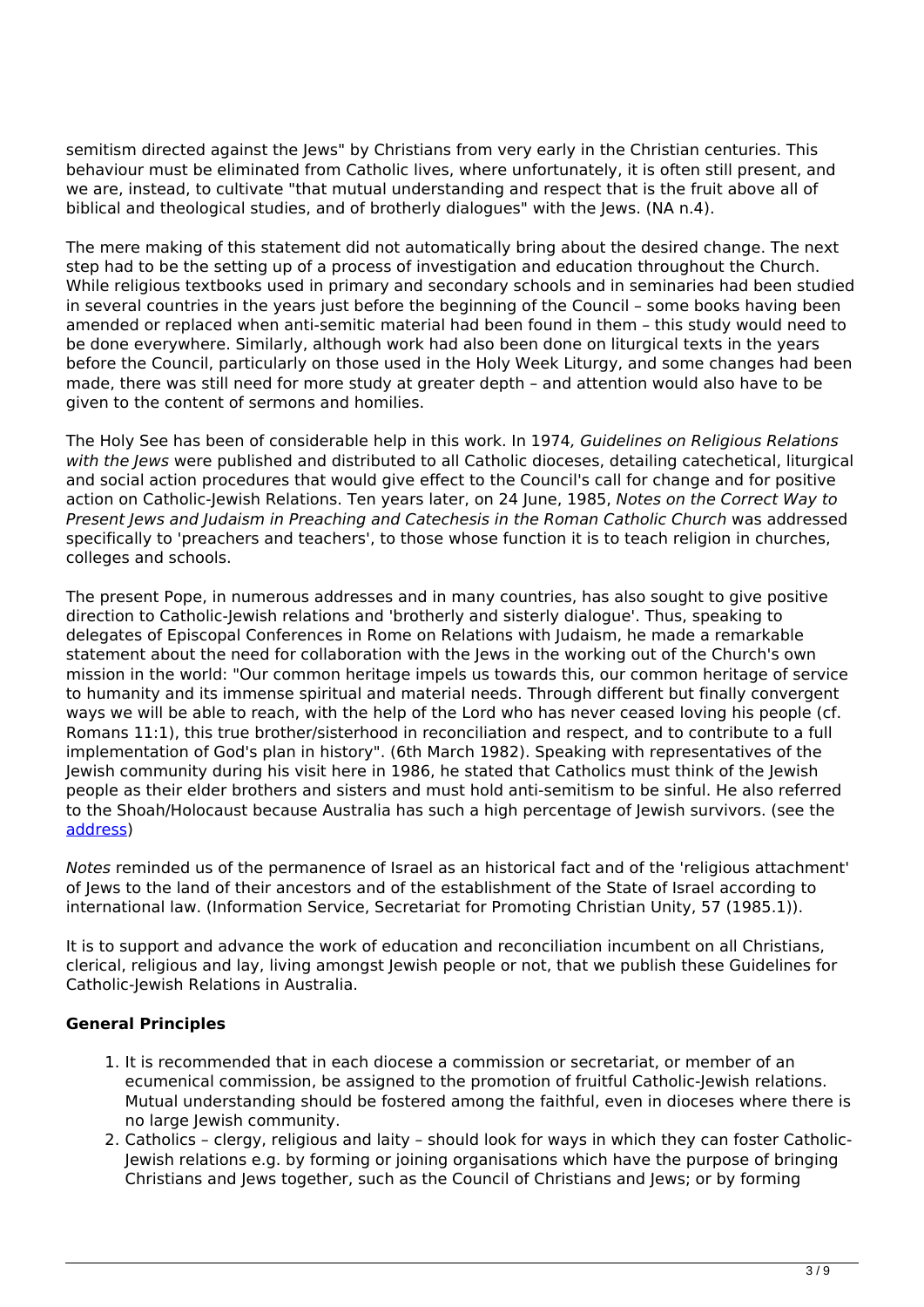groups amongst themselves for study and discussion with Jews. In many of these interfaith activities, an ecumenical approach can be enriching for all involved. Extended public and formal projects, however, would normally require the approval of the bishop in the diocese.

- 3. The aims of all Catholic-Jewish meetings should be to increase our understanding both of Judaism and Catholicism, to eliminate sources of tension, to initiate dialogues or conversations on different levels, to multiply intergroup meetings between Catholics and Jews, and to promote co-operative action for social justice, respect for the rights of persons and nations and for social and international reconciliation. "To this we are driven, Jews and Christians, by the command to love our neighbour, by a common hope for the Kingdom of God and by the great heritage of the Prophets". (Notes n.II.11)
- 4. These meetings should be marked by a genuine respect for the religious conscience and convictions of all participants, and by a willingness to listen to and learn from the other. They should be jointly planned and developed.
- 5. It is recommended that, when joining in conversation at an academic level, its organisation be accomplished in consultation with those experienced in the structural, doctrinal and interpersonal skills that such gatherings require. The same approach should be taken in the making of decisions and plans for social action.
- 6. Proselytism, which does not respect human freedom, is to be avoided. While the Christian, through the faith life of word and deed, will always witness to Jesus as the Risen Christ, the conversations have to be concerned with the permanent vocation of the Jews as God's people, the enduring values that Judaism shares with Christianity and with the vocation of the Church and the Jewish people to witness to the whole world.
- 7. On occasions of common concern, such as peace and the welfare of the community, Jews and Christians may, after mutual agreement, come together to pray. This prayer would find its common faith in the one God.
- 8. Recognising the difficulties in inter-religious marriages, each party should seek to know well both religious traditions so as to enable them to be co-operative with the religious duties of the other. Continuing pastoral care is also suggested.
- 9. A central principle underlies all the above, namely that "Christians must strive to learn by what essential traits Jews define themselves in the light of their own religious experience". (*Guidelines:* Introduction). Topics such as the Nazi attempt to annihilate the Jews and the rebirth of the State of Israel will obviously come up for discussion under this principle. With regard to the latter, Catholics should make an honest effort "to understand the link between the land and the people which Jews have expressed in their writings and worship throughout two millennia." (National Conference of Catholic Bishops U.S.A., 1977).

# **Recommended Activities**

# 1. **Conversations**

Catholic-Jewish relations should be advanced on all levels – academic and popular, religious and social. As already mentioned, a favoured instrument is the inter-change, a form of group conversation in which competent participants discuss assigned topics or themes in openness, candour and friendship. Those not well versed in inter-religious affairs run the risk of unwittingly offending by inaccurate portrayal of the other's doctrines or way of life.

# 2. **Church Documents**

Diocesan and parochial organisations, schools, colleges, universities and especially seminaries should organise programs to explain and implement the Conciliar statement and subsequent official documents.

# 3. **Preaching and Teaching**

These teachings should be explained from the pulpit and the Catholic people should be exhorted to participate in programs suited to the parochial level. Special care should be taken never to use the pulpit to portray Judaism as rejected by God or in any way unworthy of our love and esteem. In fact, as a religion, Judaism is as valid, rich and vital as it ever was, and our theology, liturgy, spirituality and pastoral practice should be further enriched by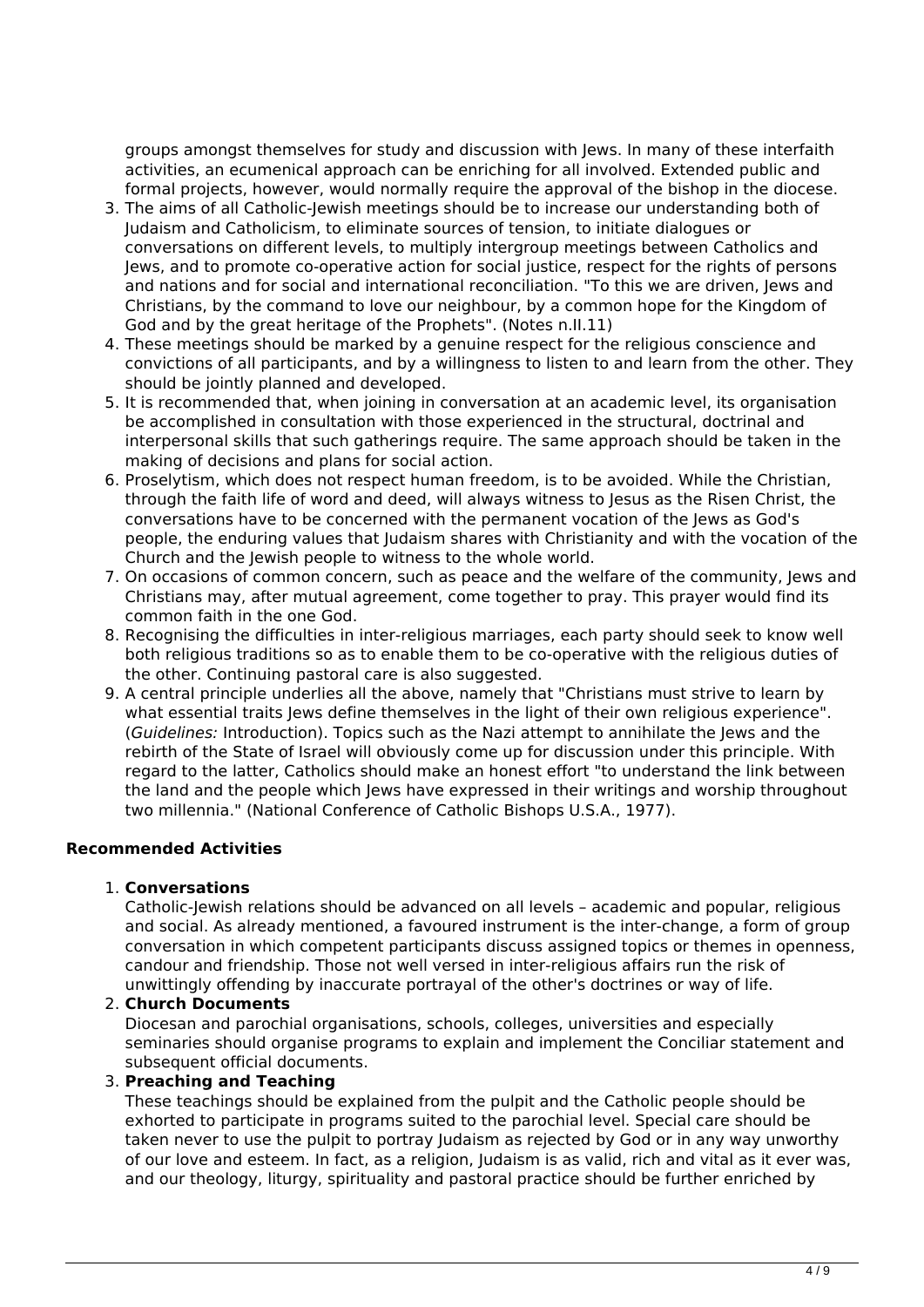elements from their Judaic counterparts. Further, the election and mission of the Jewish people have permanent importance in the religious history of humanity Jewish history did not end with Jesus, nor with the destruction of Jerusalem. As Paul, a Jew, said: "as regards election they are beloved for the sake of their ancestors; for the gifts and the calling of God are irrevocable" (Romans 11:28f).

# 4. **Printed Texts and the Media**

School texts, prayer books and other media should, under competent auspices, continue to be examined in order to remove not only those materials that do not accord with the content and spirit of the Church's teaching, but also those that fail to show Judaism's continuing role in salvation history in a positive light.

# 5. **Mutual Understanding**

It is recommended that Catholic-Jewish understanding be fostered by means of combined or separate visits to places of worship, schools, museums and any other places or sites that may be of interest. Joint social events and home dialogues are also useful, but when food is provided by Catholics on such occasions, they should always be mindful of the religious dietary laws observed by Jewish participants. In relation to Passover, it should be emphasised that the prime reason why Christians may celebrate the Passover festival should be to acknowledge common roots in the history of salvation. Any sense of 'restaging' the Last Supper should be avoided (see Appendix). Religious services commemorating the victims of the Holocaust can, if properly prepared and celebrated, provide occasions for increasing the sensitivity of Christians concerning Jews and Judaism.

# 6. **Social Action**

Catholic-Jewish co-operation should be encouraged in those social action endeavours designed to promote public welfare and morality especially peace and justice.

# 7. **Resources**

Orientation and resource material for the foregoing recommendations may be sought from the Jewish and Christian organisations that have been active in the field of Christian-Jewish Relations.

# 8. **Centres and Programs for In-Depth Studies**

While parish and local programs should be pressed forward without delay, more extended and deeper explorations by Catholic and Jewish scholars into pertinent issues should also be given a high priority. Research in history, psychology and biblical studies by individual Catholic and Jewish scholars as well as collaborative scholarly enterprises are to be highly commended. Catholic seminaries and institutions of higher learning are especially important centres for such ongoing scholarly activity. The establishment of courses of Jewish studies, if possible conducted by Jewish scholars, is also encouraged.

# 9. **Specific Day to Mark the** *Nostra Aetate* **Declaration**

Provision should be made in the Australian Catholic Church calendar for an annual day to be set aside for prayer, study or conversations on the special relationship between the two traditions.

# 10. **Themes for Interchange and Dialogue**

The following themes which, among others, are viewed by Christians and Jews involved in the interchange as important issues affecting Christian-Jewish relations, merit the attention and study of Catholic educators and scholars.

- a. Scholarly studies and educational efforts should be undertaken to show the common historical, biblical, doctrinal and liturgical heritage shared by Catholics and Jews, as well as their differences. This involves not only an appreciation of the Hebrew Scriptures as authentic divine revelation and a source of faith with perpetual value for both Jews and Christians, but also, as indicated above, a recognition of Judaism as a living tradition that has a strong and creative religious life through the centuries that have followed the birth of Christianity from the common root.
- b. In keeping with the Church's strong repudiation of anti-semitism, a frank and honest treatment is needed in our history books, courses and seminary curricula. Antisemitism has resulted in centuries of persecution which reached a climax in this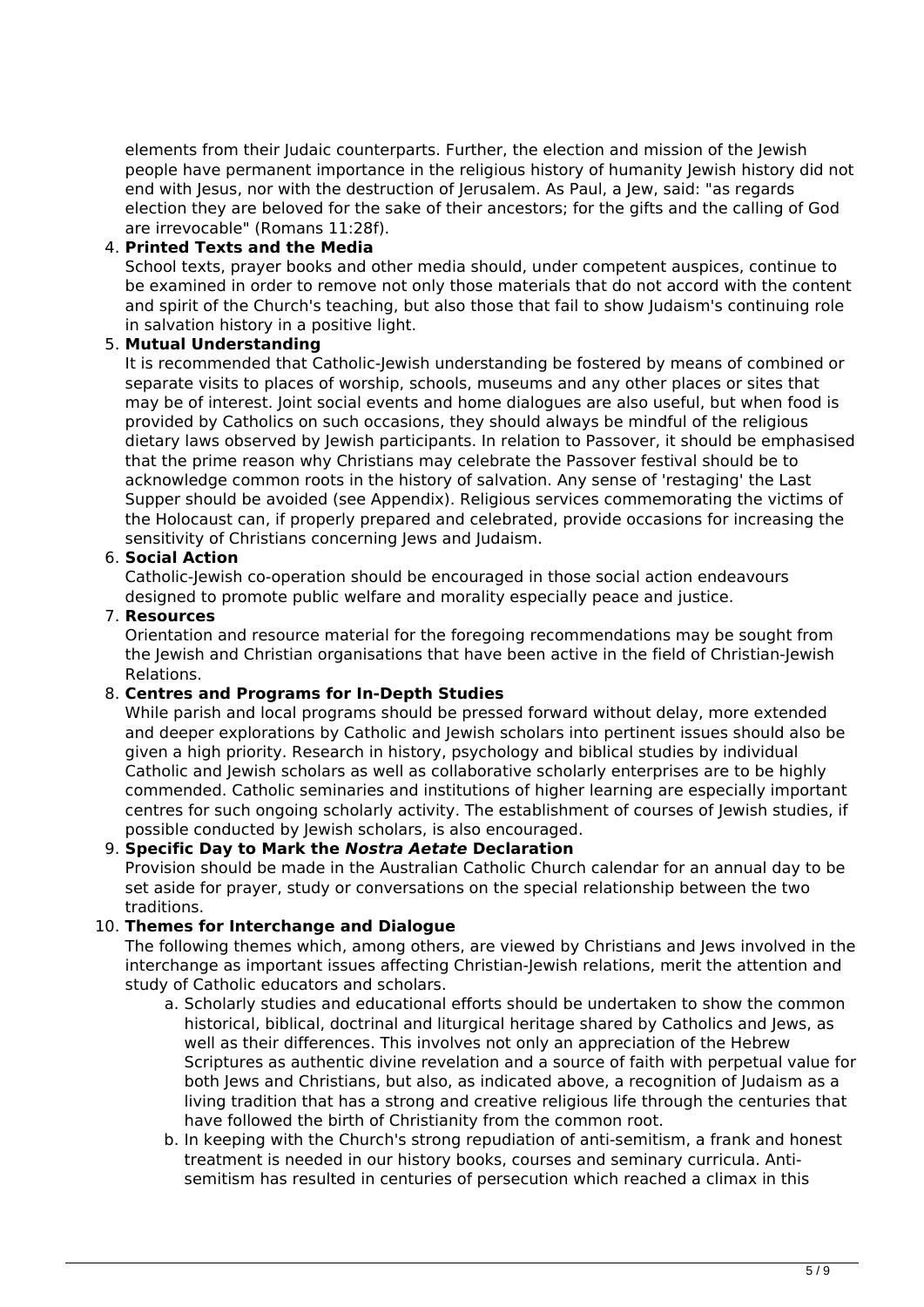century with the Nazi attempt to destroy the Jewish population of Europe.

- c. Continuing studies are needed of the life of Jesus and of the primitive Church in the setting of the richly diverse and creative religious, social and cultural life of the Jewish community in the first century of the Common Era.
- d. An explicit rejection should be made of the historically inaccurate notion that the Judaism of that time, especially Pharisaism, was hypocritical and nothing more than empty external observance. Scholars are increasingly aware that Jesus "shares, with the majority of Palestinian Jews of that time, some Pharisaic doctrines: the resurrection of the body; forms of piety, like alms-giving, prayer, fasting (cf. Mt. 6:1-18) and the liturgical practice of addressing God as Father; the priority of the commandment to love God and our neighbour" (*Notes* III.6). Indeed, many Jewish teachers adopted positions similar to those of Jesus on the critical religious and social issues of the time.
- e. Catholic scholars need to assess the living and complex reality of Judaism after Christ – for example, in rabbinic literature – and the irrevocable election of the Jewish people, stressed by St Paul, and to incorporate the theological and spiritual results into Catholic teaching.
- f. Further analysis of the use and implications for today of such expressions as "the Jews" by St. John, and of other New Testament references that appear to place all Jews in a negative light, is also called for.

# **CONCLUSION**

We strongly urge the implementation of these Guidelines. We hope that this concretising of the teaching of the Church in Australia will give a new impetus to Catholic-Jewish understanding and advance us on the way to that day when the whole Church, and the world in general, will know the Lord and "justice and peace will embrace". (Psalm 85).

BEDE V. HEATHER *CHAIRMAN, Bishops' Committee for Ecumenical and Interfaith Relations, 1st May 1992*

 $*$ This will not tally with the Census figures because it is a well-known fact that a considerable number of Jews choose not to answer that particular question.

# **Appendix**

#### **Passover**

In recent years numbers of Catholics have become interested in celebrating Passover (Pesach, Seder). Thus it is necessary to draw attention to the following:

- i. Passover is a feast sacred to the Jews. When non-Jews demonstrate it, the rites of the Haggadah should be respected in all their integrity. For this reason the use of a text approved by a Rabbi is recommended; even if a text has been approved overseas, the local Rabbi should be consulted, as attitudes vary somewhat with place and circumstances.
- ii. It is desirable to invite a Jewish couple or family to conduct the rite.
- iii. One of the chief reasons for this celebration by Christians should be to acknowledge and experience some of what we have received from the Jews in the history of salvation.
- iv. This ritual has value as background for teaching about the Last Supper, but it should never be a hybrid presentation of Jewish and Christian celebrations.
- v. In recent years some Catholics have chosen to attend a Seder on Holy Thursday instead of the Catholic Liturgy. Thus they celebrate the deliverance of the Hebrews from Egypt, while omitting the celebration of our Passover and deliverance in Christ. It is strongly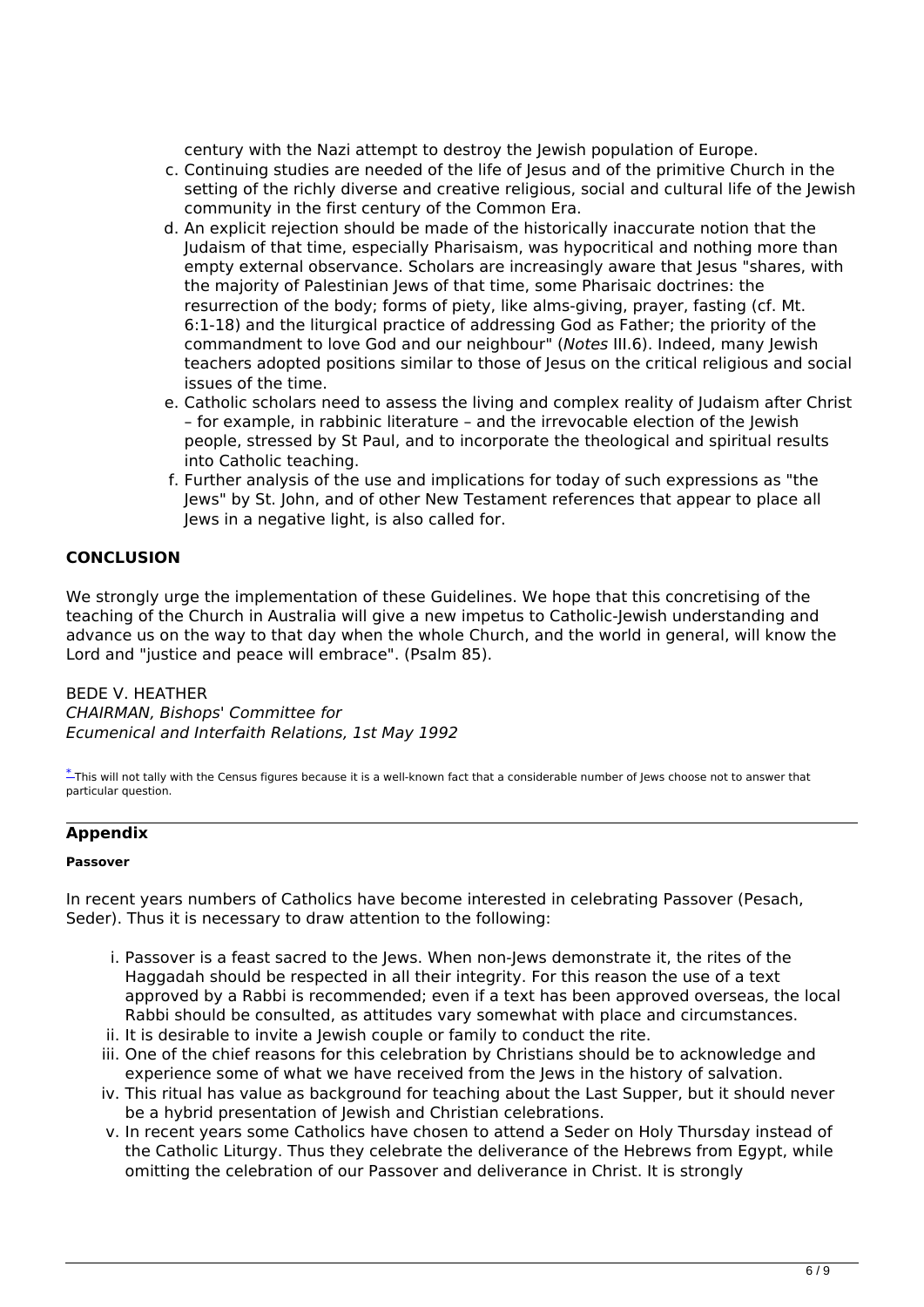recommended that the Seder experience be held outside Holy Week, or at least at a time allowing for attendance at the Holy Week ceremonies.

#### **Extract from the Decree** *Nostra Aetate*

#### **of the Second Vatican Council on the Relationship of the Church to Non-Christian Religions Rome 28th October 1965**

4. As this sacred Synod searches into the mystery of the Church, it recalls the spiritual bond linking the people of the New Covenant with Abraham's stock.

For the Church of Christ acknowledges that, according to the mystery of God's saving design, the beginnings of her faith and her election are already found among the patriarchs, Moses, and the prophets. She professes that all who believe in Christ, Abraham's sons according to faith (cf. Gal. 3:7), are included in the same patriarch's call, and likewise that the salvation of the Church was mystically foreshadowed by the chosen people's exodus from the land of bondage.

The Church, therefore, cannot forget that she received the revelation of the Old Testament through the people with whom God in his inexpressible mercy deigned to establish the Ancient Covenant. Nor can she forget that she draws sustenance from the root of that good olive tree onto which have been grafted the wild olive branches of the Gentiles (cf. Rom. 11:17-24). Indeed, the Church believes that by His cross Christ, our Peace, reconciled Jew and Gentile, making them both one in Himself (cf. Eph. 2:14-16).

Also, the Church ever keeps in mind the words of the apostle about his kinsmen, "who have the adoption as sons, and the glory and the covenant and the legislation and the worship and the promises; who have the fathers, and from whom is Christ according to the flesh" (Rom. 9:4-5), the son of the Virgin Mary. The Church recalls too that from the Jewish people sprang the apostles, her foundation stones and pillars, as well as most of the early disciples who proclaimed Christ to the world.

As Holy Scripture testifies, Jerusalem did not recognize the time of her visitation (cf. Lk. 19:44), nor did the Jews in large number accept the gospel; indeed, not a few opposed the spreading of it (cf. Rom. 11:28). Nevertheless, according to the Apostle, the Jews still remain most dear to God because of their fathers, for He does not repent of the gifts He makes nor of the calls He issues (cf. Rom. 11:28-29). In company with the prophets and the same Apostle, the Church awaits that day, known to God alone, on which all peoples will address the Lord in a single voice and "serve him with one accord" (Soph. 3:9; cf. Is. 66:23; Ps. 65:4; Rom. 11:11-32).

Since the spiritual patrimony common to Christians and Jews is thus so great, this sacred Synod wishes to foster and recommend that mutual understanding and respect which is the fruit above all of biblical and theological studies, and of brotherly dialogues.

True, authorities of the Jews and those who followed their lead pressed for the death of Christ (cf. Jn.19:6); still, what happened in His passion cannot be blamed upon all the Jews then living, without distinction, nor upon the Jews of today. Although the Church is the new people of God, the Jews should not be presented as repudiated or cursed by God, as if such views followed from the Holy Scriptures. All should take pains, then, lest in catechetical instruction and in the preaching of God's Word they teach anything out of harmony with the truth of the gospel and the spirit of Christ.

The Church repudiates all persecutions against any man. Moreover, mindful of her common patrimony with the Jews, and motivated by the gospel's spiritual love and by no political considerations, she deplores the hatred, persecutions, and displays of anti-Semitism directed against the Jews at any time and from any source.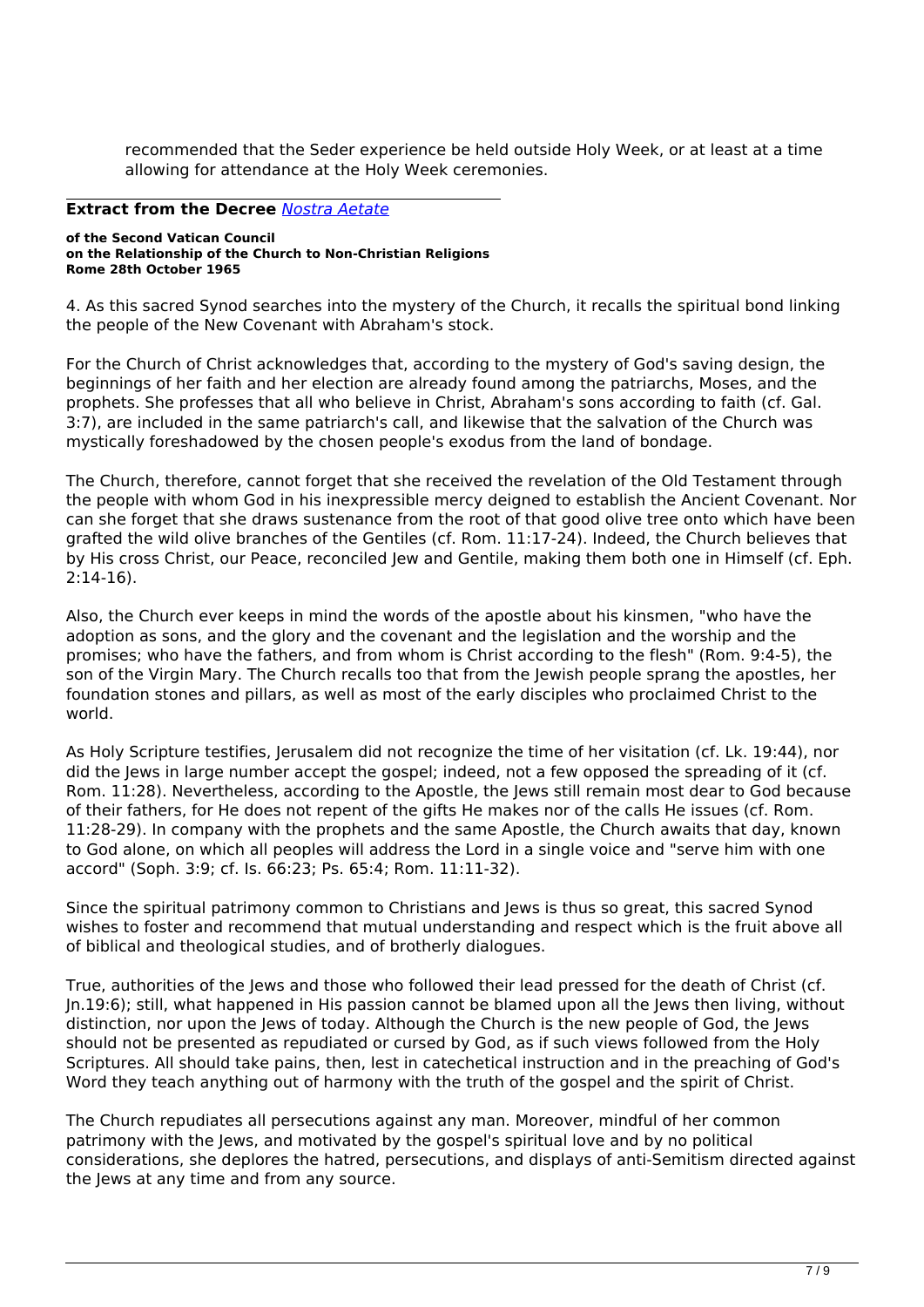Besides, as the Church has always held and continues to hold, Christ in His boundless love freely underwent His passion and death because of the sins of all men, so that all might attain salvation. It is therefore, the duty of the Church's preaching to proclaim the cross of Christ as the sign of God's allembracing love and as the fountain from which every grace flows.

# **Address of Pope** John Paul II

#### **to Jewish Community Leaders, Sydney, 26th November, 1986**

Mr President,

Dear Friends,

Earlier this year, I had the pleasure and privilege of visiting the Synagogue in Rome and of speaking with the Rabbis and the assembled congregation. At that time I gave "thanks" and praise to the Lord who stretched out the heavens and laid the foundations of the earth (Is 51:16) and who chose Abraham in order to make him the father of a multitude of children, as numerous 'as the stars of heaven and as the sand which is on the sea shore' " (Gen. 22:17; cf. Is 15:5). I gave thanks and praise to him because it had been his good pleasure, in the mystery of his providence, that the meeting was taking place. Today, I praise and thank him again because he has brought me, in this great Southern land, into the company of another group of Abraham's descendants, a group which is representative of many Jewish people in Australia. May he bless you and make you strong for his service!

It is my understanding that, although the experience of Jews in Australia – an experience going right back to the beginning of white settlement in 1788 – has not been without its measure of sorrow, prejudice and discrimination, it has included more civil and religious freedom than was to be found in many of the countries of the old World. At the same time, this is still the century of the Shoah, the inhuman and ruthless attempt to exterminate European Jewry; and I know that Australia has given asylum and a new home to thousands of refugees and survivors from that ghastly series of events. To them in particular I say, as I said to your brothers and sisters, the Jews of Rome, "the Church, in the words of the well-known Declaration *Nostra Aetate*, 'deplores the hatred, persecutions, and displays of anti-Semitism directed against the Jews at any time and by anyone'".

My hope for this meeting is that it will help to consolidate and extend the improved relations you already have with members of the Catholic community in this country. I know that there are men and women throughout Australia, Jews and Catholics alike, who are working, as I stated at the Synagogue in Rome, "to overcome old prejudices and to secure ever wider and fuller recognition of that 'bond' and that 'common spiritual patrimony' that exists between Jews and Christians". I give thanks to God for this.

Where Catholics are concerned, it will continue to be an explicit and very important part of my mission to repeat and emphasize that our attitude to the Jewish religion should be one of the greatest respect, since the Catholic faith is rooted in the eternal truths contained in the Hebrew Scriptures, and in the irrevocable covenant made with Abraham. We too gratefully hold these same truths of our Jewish heritage, and look upon you as our brothers and sisters in the Lord.

For the Jewish people themselves, Catholics should have not only respect but also great fraternal love; for it is the teaching of both the Hebrew and the Christian Scriptures that the Jews are beloved of God who has called them with an irrevocable calling. No valid theological justification could ever be found for acts of discrimination or persecution against Jews. In fact, such acts must be held to be sinful.

In order to be frank and sincere we must recognize the fact that there are still obvious differences between us, in religious belief and practice. The most fundamental difference is in our respective views on the person and work of Jesus of Nazareth. Nothing however prevents us from true and fraternal co-operation in many worthy enterprises, such as biblical studies and numerous works of